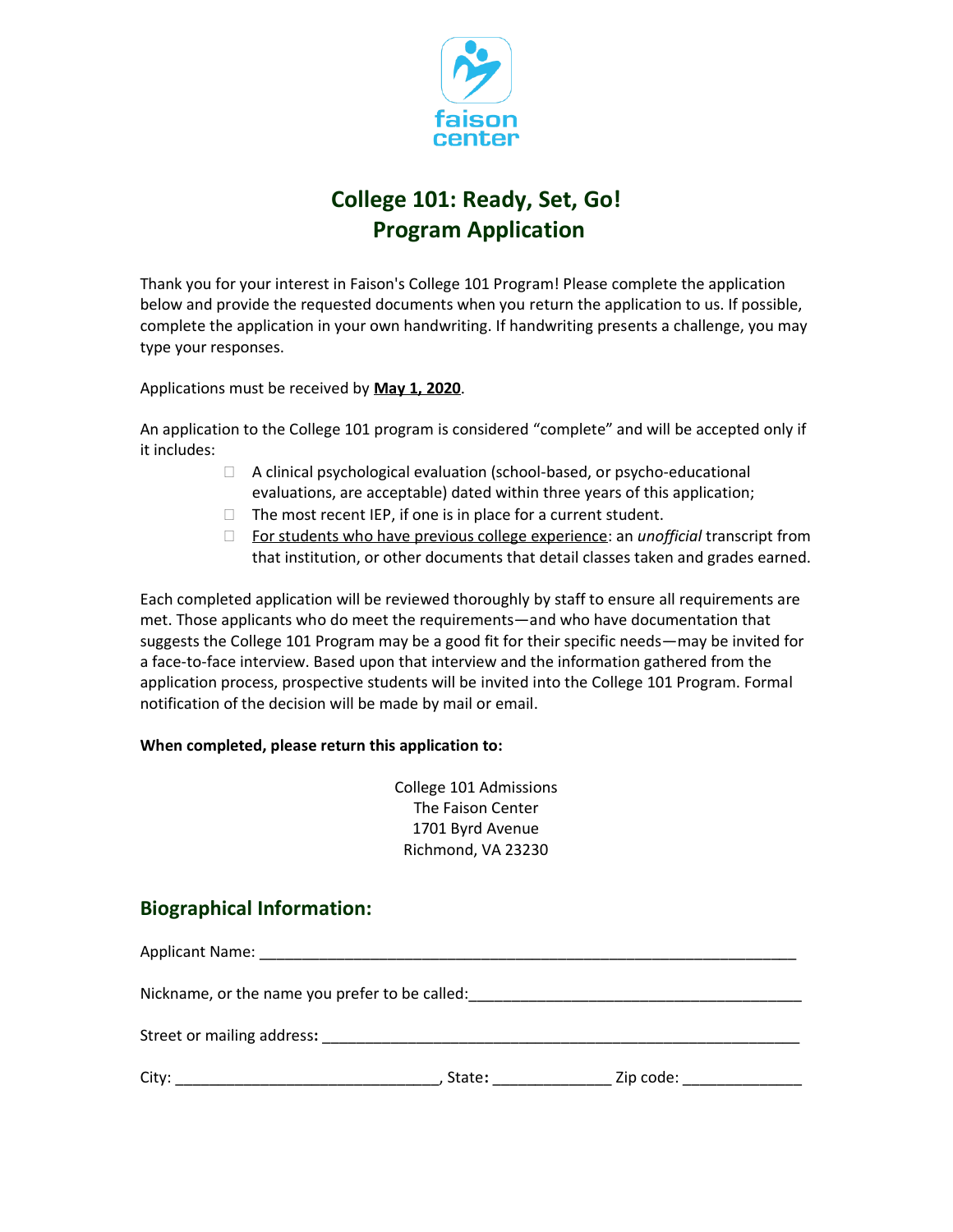| <b>Diagnostic Information:</b>                                                                    |                                                                                                                                                                                         |
|---------------------------------------------------------------------------------------------------|-----------------------------------------------------------------------------------------------------------------------------------------------------------------------------------------|
| program:                                                                                          | Please list any diagnoses that have been formally assessed related to your interest in this                                                                                             |
| ASD diagnosis, along with the date the diagnosis was given.                                       | Please list the name and contact information of the licensed professional who provided the                                                                                              |
|                                                                                                   |                                                                                                                                                                                         |
|                                                                                                   | The diagnostician is a (check one): ______ Licensed psychologist; ______ Licensed psychiatrist;                                                                                         |
|                                                                                                   |                                                                                                                                                                                         |
| therapy)                                                                                          | Do you currently receive support services? (For example: tutoring or special services for<br>Autism Spectrum Disorder, learning disabilities; speech and language therapy; occupational |
| _____ Yes (If "Yes," please explain briefly what services you receive)<br>$\rule{1em}{0.15mm}$ No |                                                                                                                                                                                         |
|                                                                                                   |                                                                                                                                                                                         |
| <b>Personal Statements:</b>                                                                       |                                                                                                                                                                                         |
|                                                                                                   |                                                                                                                                                                                         |
|                                                                                                   |                                                                                                                                                                                         |
|                                                                                                   |                                                                                                                                                                                         |

\_\_\_\_\_\_\_\_\_\_\_\_\_\_\_\_\_\_\_\_\_\_\_\_\_\_\_\_\_\_\_\_\_\_\_\_\_\_\_\_\_\_\_\_\_\_\_\_\_\_\_\_\_\_\_\_\_\_\_\_\_\_\_\_\_\_\_\_\_\_\_\_\_\_\_\_\_\_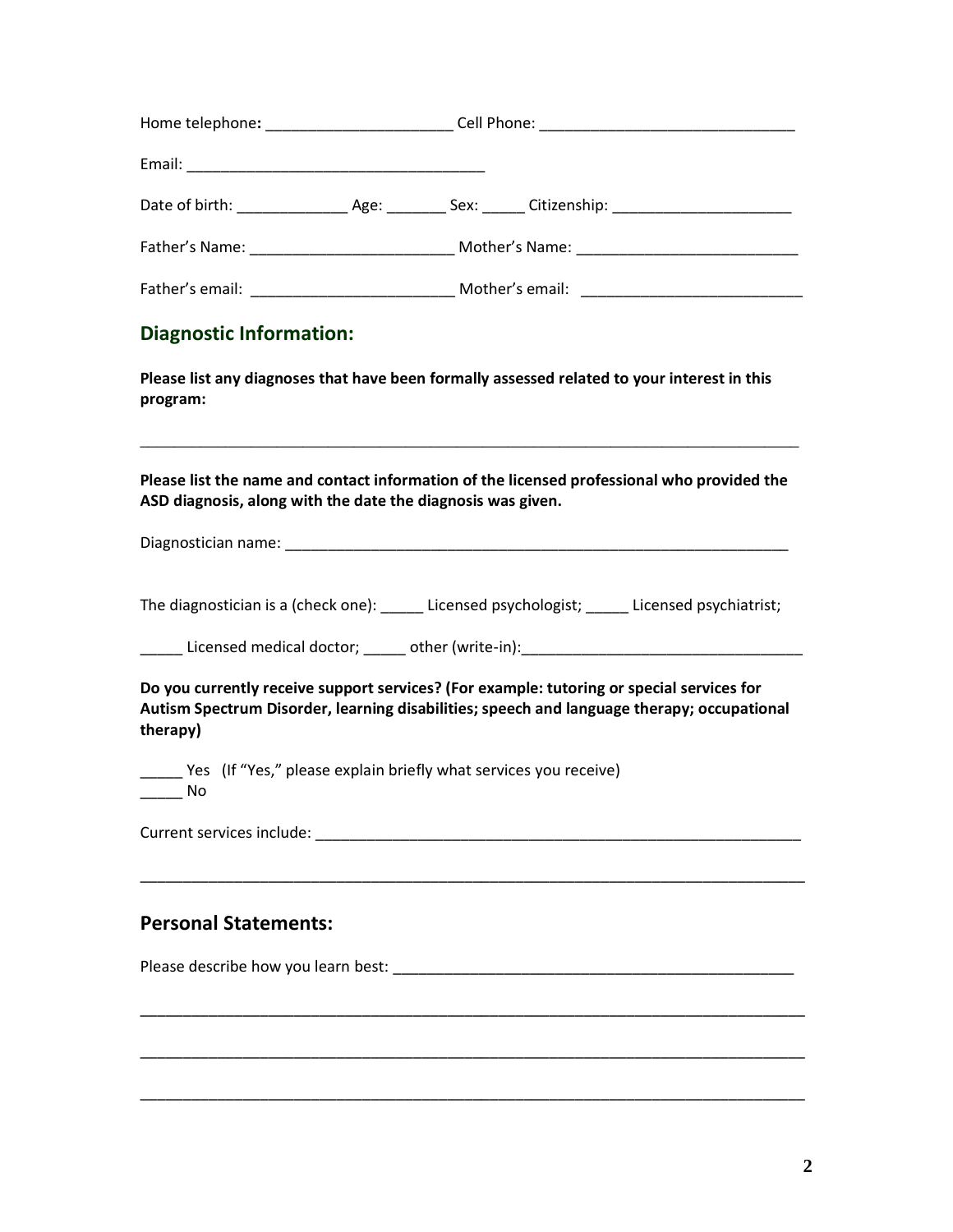| I'm interested in attending the Faison's College 101 Program because:                          |
|------------------------------------------------------------------------------------------------|
|                                                                                                |
|                                                                                                |
|                                                                                                |
|                                                                                                |
| Something more I'd like you to know about me: __________________________________               |
|                                                                                                |
|                                                                                                |
|                                                                                                |
|                                                                                                |
| Regarding the dorm experience, please describe your experience living outside of your parent's |

Regarding the dorm experience, please describe your experience living outside of your parent's home (whether spending the night or weekends with friends and relatives or taking trips with school):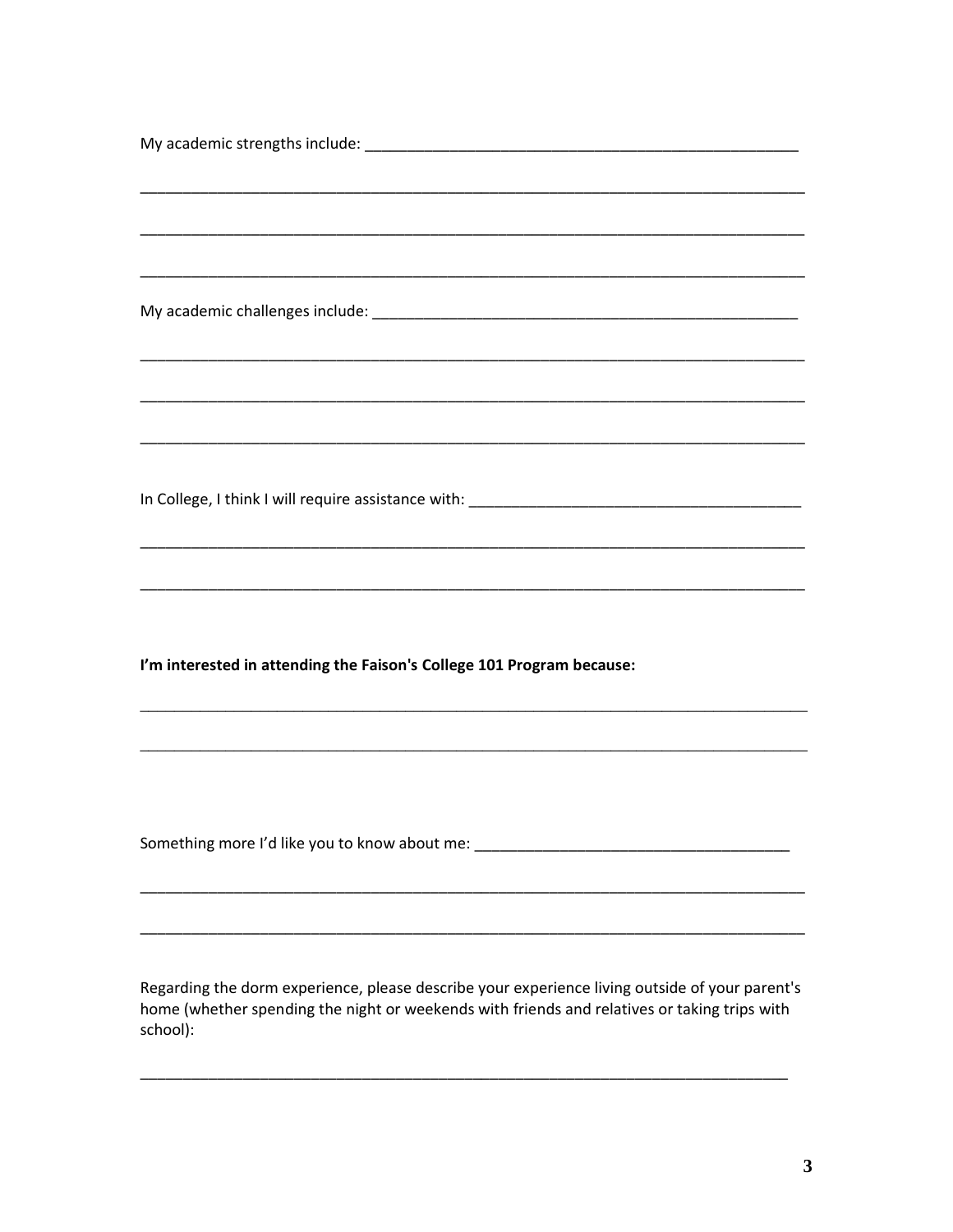I think I will need help with the following when I am in College (check all that apply):

\_\_\_\_\_\_\_\_\_\_\_\_\_\_\_\_\_\_\_\_\_\_\_\_\_\_\_\_\_\_\_\_\_\_\_\_\_\_\_\_\_\_\_\_\_\_\_\_\_\_\_\_\_\_\_\_\_\_\_\_\_\_\_\_\_\_\_\_\_\_\_\_\_\_\_\_

\_\_\_\_\_\_\_\_\_\_\_\_\_\_\_\_\_\_\_\_\_\_\_\_\_\_\_\_\_\_\_\_\_\_\_\_\_\_\_\_\_\_\_\_\_\_\_\_\_\_\_\_\_\_\_\_\_\_\_\_\_\_\_\_\_\_\_\_\_\_\_\_\_\_\_\_

- o Finding my way around campus
- o Purchasing my meals
- o Doing my laundry
- o Using public transportation
- o Following my course schedule
- o Meeting new people
- o Talking with my professors
- o Using the student services such as the library and gym
- o Living with a roommate
- o Keeping my room clean and my belongings organized
- o Getting to class on time
- o Completing assignments

Other (please list):

Participating in The College 101 Program requires that students accept individualized support from a staff member in the areas of academics, socialization, and independent living. How comfortable are you when talking about or receiving support for an Autism Spectrum Disorder?

\_\_\_\_\_\_\_\_\_\_\_\_\_\_\_\_\_\_\_\_\_\_\_\_\_\_\_\_\_\_\_\_\_\_\_\_\_\_\_\_\_\_\_\_\_\_\_\_\_\_\_\_\_\_\_\_\_\_\_\_

- Very Uncomfortable
- □ Somewhat Uncomfortable
- Comfortable
- $\Box$  Somewhat Comfortable
- □ Very Comfortable
- Other\_\_\_\_\_\_\_\_\_\_\_\_\_\_\_\_\_\_\_\_\_\_\_\_\_\_\_\_\_\_\_\_\_\_\_\_\_\_\_\_\_\_\_\_\_\_\_\_\_\_\_\_\_\_\_\_\_\_\_

## **Educational Information:**

**Please list in chronological order the high school(s) and college(s) you have attended, beginning with the most recent at the top. Report diplomas or types of certificates you received.**

| Name of school | Dates attended | Certificate or diploma |
|----------------|----------------|------------------------|
|                |                |                        |